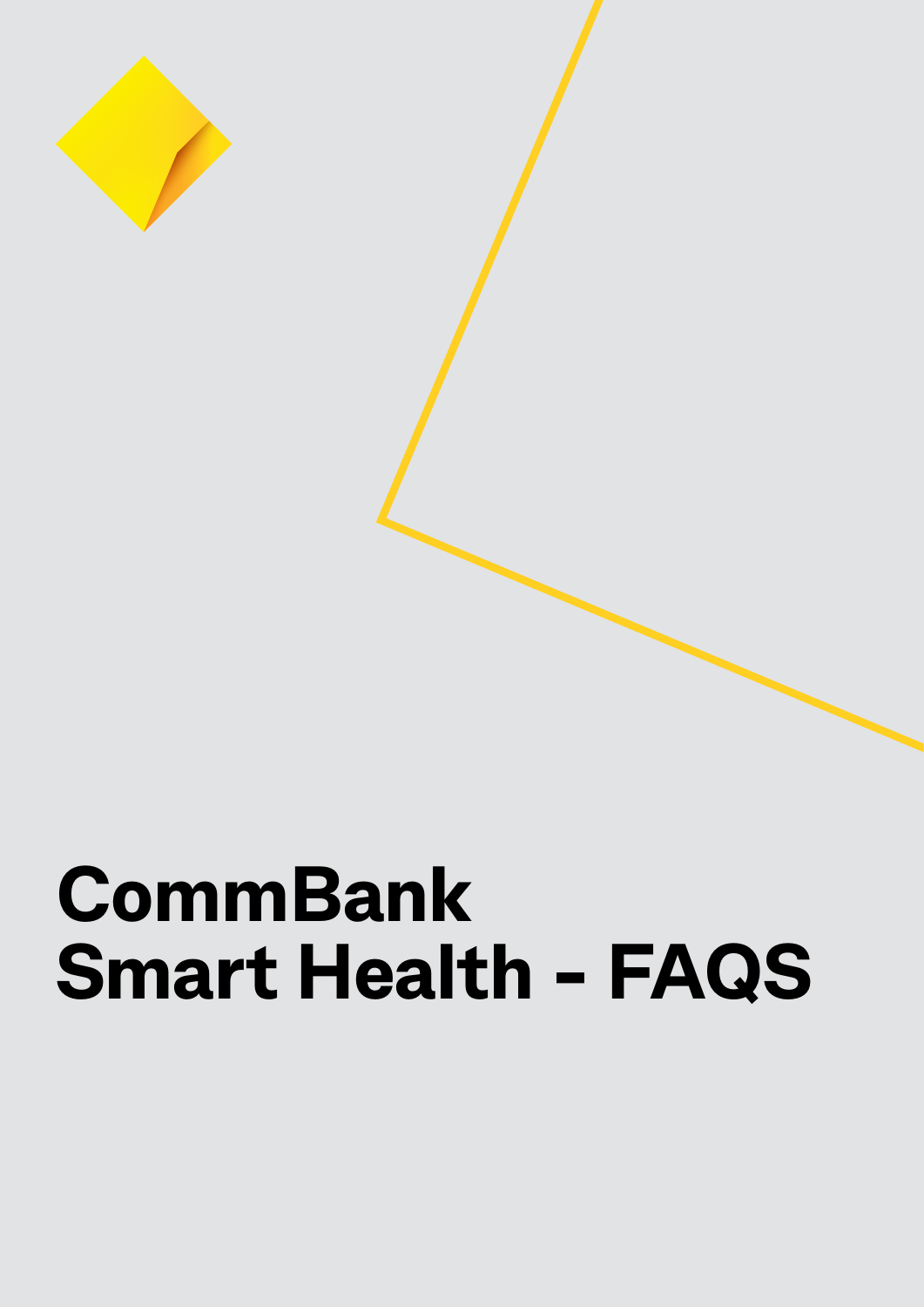### **About Smart Health**

#### **What is the CommBank Smart Health solution?**

The CommBank Smart Health solution brings together a touch screen Smart terminal for processing payments and health claims that is seamlessly integrated with the CommBank Smart Health Hub. The terminal can act as a standalone device to process private health insurance claims (including Overseas Student Health Cover and Overseas Visitors Cover) or integrate with leading practice management systems. The health claiming workflow has been redesigned and re-imagined for the touch screen interface of the Smart terminal, making it easier to process patient payments, and private health insurance claims, all on the one device. Your practice and your staff will benefit from the simplicity of tracking and reconciling payments through the CommBank Smart Health Hub. Your patients will enjoy a richer experience, with private health insurance claims processed on the spot and in a single transaction.

#### **What is the Smart Health Hub?**

The Smart Health Hub is a simplified online reporting and reconciliation system via dedicated online portal to give you a connected view of your practice and accounts.

#### **Which practice management systems (PMS) can integrate with Smart Health solution?**

Eligible PMS versions are Best Practice (Saffron SP1 Edition Build No: 1.11.1.931), Dental4Windows (D4W Vi6 Build 4695), and Optomate.

#### **Which health insurance companies are available on Smart Health solution?**

Most private health insurance companies are available on Smart health and the list is growing. The table below details the insurances available for electronic claiming on Smart Health by modality.

#### **Why should Wi-Fi be turned on even if the Smart Health terminal is not connected via Wi-Fi in our practice?**

Turning W-Fi "ON" enables location services on the terminal. This is a requirement of Health Insurances for proximity proofing necessary for processing claims.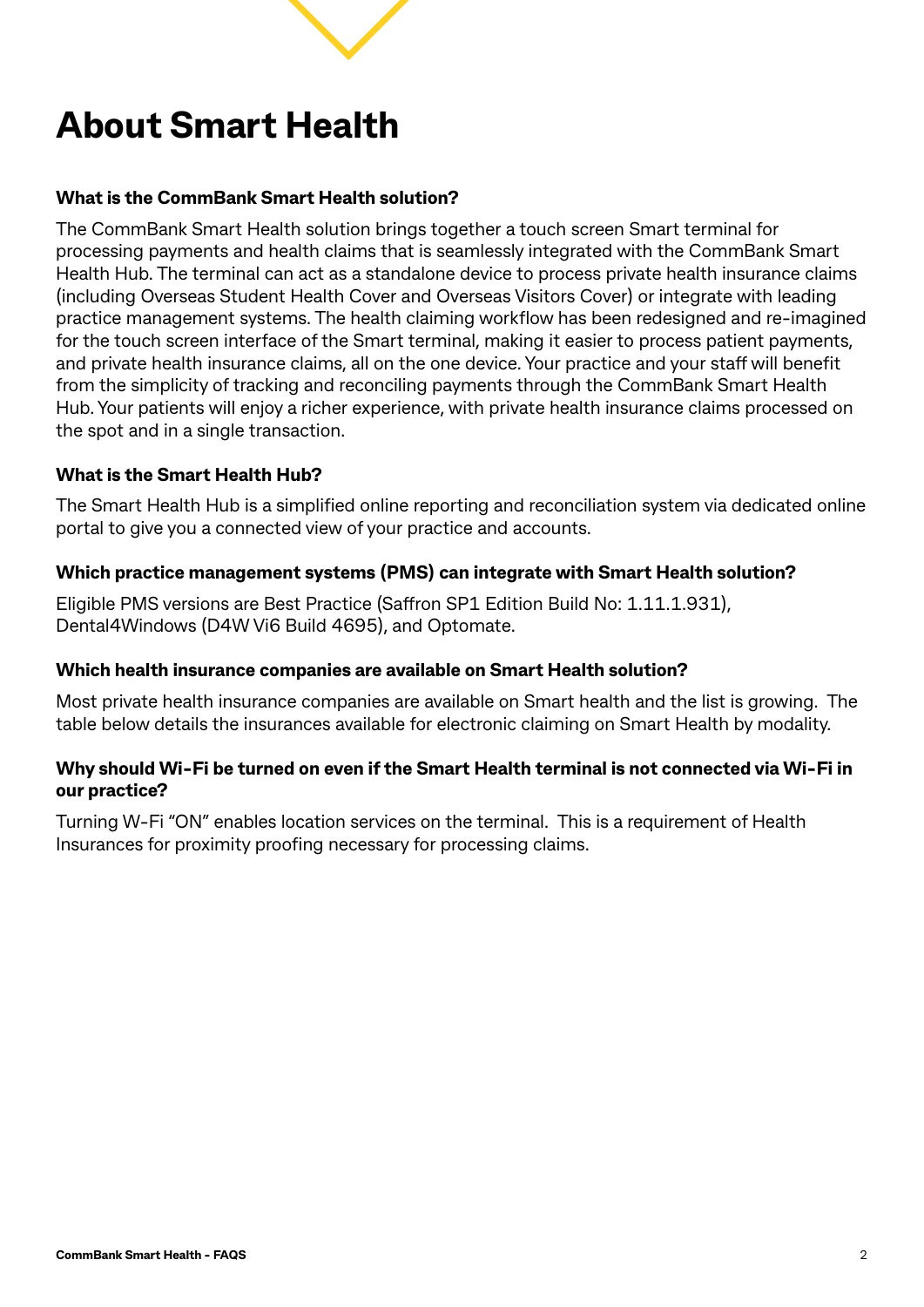### **Health Insurance Companies available on Smart Health**

### **Electronic Claiming for General\* and Allied Health Practitioners**

**For modalities other than:** Chiropractic, Dental, Dietetics, Occupational Therapy, Optometry, Osteopathy, Physiotherapy, Podiatry and Speech Pathology which are supported by ALL participating funds please refer to the table below.

\*General and Nurse Practitioners can process HealthClaims for Overseas Visitors and Students.

|                         | <b>Acupuncture Audiology</b> |              | <b>Counselling</b> | <b>Excercise</b><br>Physiology | <b>Myotherapy</b> | Psychology   | <b>Remedial</b><br><b>Massage</b> | <b>Overseas Visitors</b><br>and Student<br>Claims (OSVC/<br>OSHC) |
|-------------------------|------------------------------|--------------|--------------------|--------------------------------|-------------------|--------------|-----------------------------------|-------------------------------------------------------------------|
| <b>ACA</b>              | ✓                            |              |                    | ✓                              |                   | ✓            | ✓                                 |                                                                   |
| <b>AAMI</b>             | ✓                            |              |                    | ✓                              | ✓                 | ✓            | ✓                                 |                                                                   |
| <b>AHM</b>              | $\checkmark$                 |              |                    | ✓                              | ✓                 | $\checkmark$ | ✓                                 |                                                                   |
| Apia                    | $\checkmark$                 |              |                    | √                              | $\checkmark$      | $\checkmark$ | $\checkmark$                      |                                                                   |
| <b>Australian Unity</b> | √                            | ✓            |                    | ✓                              | ✓                 | √            | ✓                                 |                                                                   |
| <b>Bupa</b>             | √                            |              |                    | ✓                              | ✓                 | ✓            | ✓                                 | ✓                                                                 |
| <b>CBHS</b>             | ✓                            | ✓            |                    | ✓                              | ✓                 | $\checkmark$ | ✓                                 |                                                                   |
| <b>CBHS Corporate</b>   | ✓                            | $\checkmark$ |                    | √                              | ✓                 | ✓            | ✓                                 |                                                                   |
| <b>CUA</b>              | $\checkmark$                 |              |                    | ✓                              | ✓                 | $\checkmark$ | ✓                                 |                                                                   |
| <b>Defence Health</b>   | ✓                            |              |                    | ✓                              | ✓                 | ✓            | ✓                                 |                                                                   |
| <b>ESH</b>              | $\checkmark$                 |              |                    | √                              | $\checkmark$      | $\checkmark$ | $\checkmark$                      |                                                                   |
| <b>Frank</b>            | ✓                            |              |                    | ✓                              | ✓                 | ✓            | ✓                                 |                                                                   |
| <b>GMHBA</b>            | ✓                            |              |                    | √                              | ✓                 | $\checkmark$ | ✓                                 |                                                                   |
| <b>HBF</b>              | $\checkmark$                 |              |                    | ✓                              | $\checkmark$      | $\checkmark$ | ✓                                 |                                                                   |
| <b>Health Partners</b>  | $\checkmark$                 |              |                    | ✔                              |                   | $\checkmark$ | ✓                                 |                                                                   |
| <b>HCF</b>              | √                            |              |                    | ✓                              |                   |              |                                   |                                                                   |
| <b>HIF</b>              | ✓                            |              |                    |                                |                   | $\checkmark$ | ✓                                 |                                                                   |
| Latrobe                 |                              |              |                    |                                |                   | ✓            |                                   |                                                                   |
| <b>Medibank Private</b> | ✓                            | ✓            | ✓                  | √                              | ✓                 | $\checkmark$ | ✓                                 |                                                                   |
| <b>NIB</b>              | √                            |              |                    | ✓                              | ✓                 | $\checkmark$ | ✓                                 | ✓                                                                 |
| Peoplecare              | ✓                            |              |                    | $\checkmark$                   | ✓                 | ✓            | ✓                                 |                                                                   |
| <b>Phoenix Health</b>   | ✓                            |              |                    | √                              | ✓                 | √            | ✓                                 |                                                                   |
| <b>Police Health</b>    | $\checkmark$                 |              |                    | ✓                              | ✓                 | $\checkmark$ | ✓                                 |                                                                   |
| <b>Qantas Assure</b>    | $\checkmark$                 |              |                    | ✓                              | ✓                 | ✓            | ✓                                 |                                                                   |
| QCH                     | ✓                            |              |                    | ✔                              | ✓                 | ✓            | ✓                                 |                                                                   |
| <b>RT</b> Health        | $\checkmark$                 |              |                    | ✓                              | ✓                 | ✓            | ✓                                 |                                                                   |
| <b>Suncorp</b>          | ✓                            |              |                    | ✓                              | ✓                 | ✓            | ✓                                 |                                                                   |
| <b>Teachers Health</b>  | $\checkmark$                 |              |                    | ✓                              | $\checkmark$      | ✓            | ✓                                 |                                                                   |
| <b>Territory Health</b> | ✓                            |              |                    | ✓                              | ✓                 | ✓            | ✓                                 |                                                                   |
| <b>Teachers Union</b>   | $\checkmark$                 | ✓            |                    | √                              | $\checkmark$      | $\checkmark$ | $\checkmark$                      |                                                                   |
| <b>Uni Health</b>       | $\checkmark$                 |              |                    | ✓                              | $\checkmark$      | $\checkmark$ | $\checkmark$                      |                                                                   |
| <b>Union Health</b>     | √                            | ✓            |                    | √                              | ✓                 | √            | ✓                                 |                                                                   |
| Westfund                | ✓                            |              |                    | ✓                              | $\checkmark$      | ✓            | ✓                                 |                                                                   |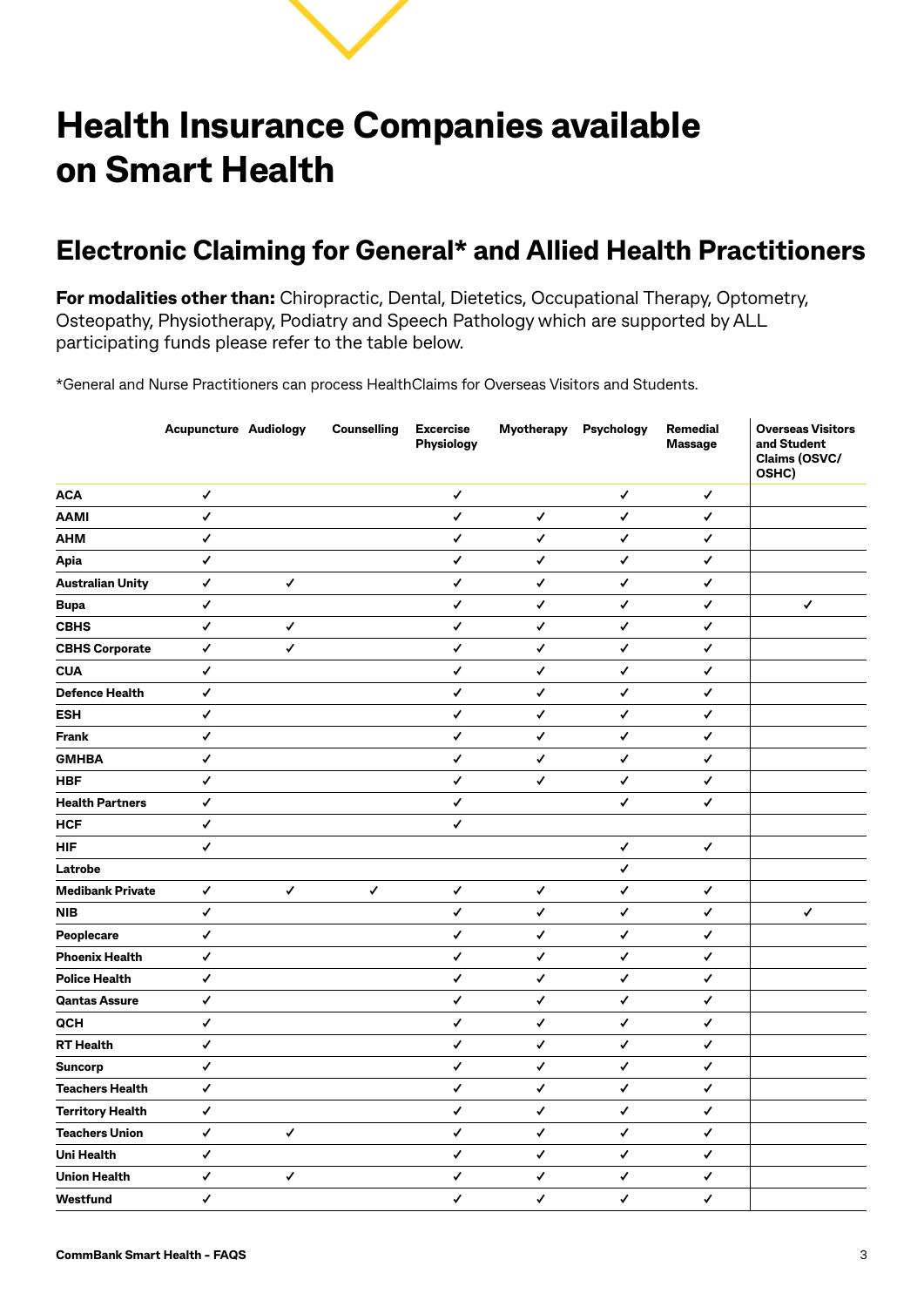## **Pricing**

#### **How much does the Smart Health solution cost?**

Please contact 1800 222 484 to speak with a CommBank Smart Health specialist to discuss pricing.

### **Privacy**

#### **How safe is my patient data in the Smart Health Hub?**

CommBank takes privacy very seriously and are committed to ensuring protection of you and your patients' personal information. Our privacy statement is available at [https://www.commbank.com.](https://aus01.safelinks.protection.outlook.com/?url=https%3A%2F%2Fwww.commbank.com.au%2Fsupport%2Fprivacy.html&data=04%7C01%7CDivya.Ramachandran%40cba.com.au%7Cdb8d9e85ed94499b70e608da19154f05%7Cdddffba06c174f3497483fa5e08cc366%7C0%7C0%7C637849876546445100%7CUnknown%7CTWFpbGZsb3d8eyJWIjoiMC4wLjAwMDAiLCJQIjoiV2luMzIiLCJBTiI6Ik1haWwiLCJXVCI6Mn0%3D%7C3000&sdata=TpI2vcOZT9aGQFGYD60bgSejy%2FJ5AiDfGkW4aVTn38M%3D&reserved=0) [au/support/privacy.html.](https://aus01.safelinks.protection.outlook.com/?url=https%3A%2F%2Fwww.commbank.com.au%2Fsupport%2Fprivacy.html&data=04%7C01%7CDivya.Ramachandran%40cba.com.au%7Cdb8d9e85ed94499b70e608da19154f05%7Cdddffba06c174f3497483fa5e08cc366%7C0%7C0%7C637849876546445100%7CUnknown%7CTWFpbGZsb3d8eyJWIjoiMC4wLjAwMDAiLCJQIjoiV2luMzIiLCJBTiI6Ik1haWwiLCJXVCI6Mn0%3D%7C3000&sdata=TpI2vcOZT9aGQFGYD60bgSejy%2FJ5AiDfGkW4aVTn38M%3D&reserved=0) CommBank staff do not have access to view your information within the Hub. In the event that you require technical support that requires our support staff to access your information, we will advise you at the time. To ensure your data within the Smart Health Hub is secure, the CommBank Smart Health platform is **IRAP** compliant and **[PCI](https://aus01.safelinks.protection.outlook.com/?url=https%3A%2F%2Fwww.pcisecuritystandards.org%2F&data=04%7C01%7CDivya.Ramachandran%40cba.com.au%7Cdb8d9e85ed94499b70e608da19154f05%7Cdddffba06c174f3497483fa5e08cc366%7C0%7C0%7C637849876546445100%7CUnknown%7CTWFpbGZsb3d8eyJWIjoiMC4wLjAwMDAiLCJQIjoiV2luMzIiLCJBTiI6Ik1haWwiLCJXVCI6Mn0%3D%7C3000&sdata=0Sse7eMkEkzBKAUPHm%2Bt9GjUn5d%2BHdwKeTSu%2FtWDkOM%3D&reserved=0) DSS** Level 1 accredited.

### **Whitecoat**

#### **Why did CBA acquire Whitecoat?**

CBA announced the acquisition of health technology provider Whitecoat on 4 May 2021, accelerating our ambition to provide Australia's leading end-to-end digital payment, claiming, and directory solution for the healthcare industry. Read more about it [here](https://www.commbank.com.au/articles/newsroom/2021/05/whitecoat-acquisition.html).

#### **Why were 'customer comments' removed from the Whitecoat Directory?**

We received feedback that many providers did not like this feature.

#### **My practice previously received 'customer comments'. Can I still access this information?**

Yes, you can still access this data through your Whitecoat Provider Hub.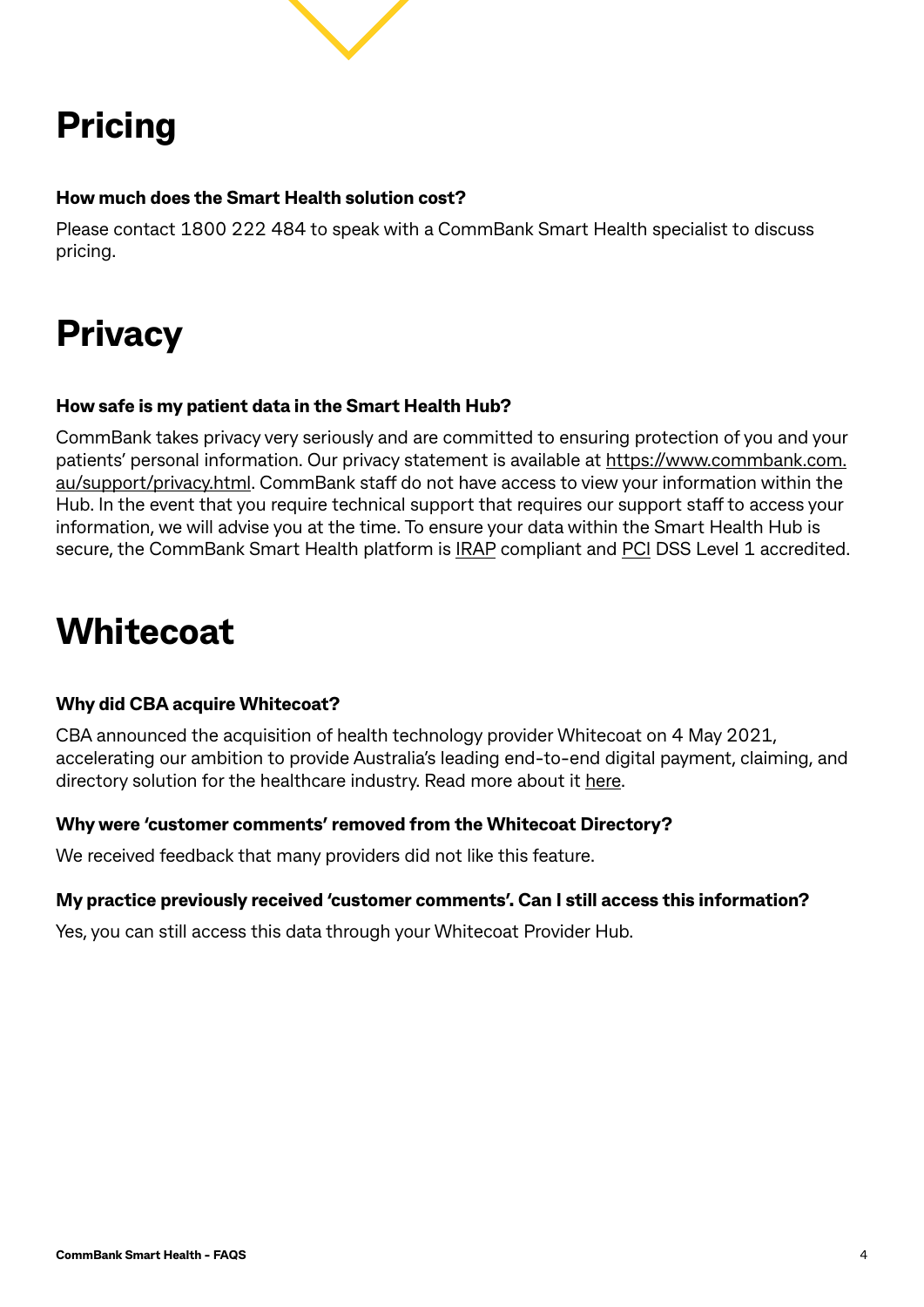### **Smart Health Hub**

#### **Where can I find my login credentials?**

If you are the practice owner or administrator responsible for Smart Health set-up, you should have received your login id and password on the email that was provided on your application. If you have been added as a new user by your administrator, please contact your administrator. If you are still unable to locate your login credentials, please contact our dedicated Health helpdesk on 1800 222 484

#### **Can a Health professional have more than one provider number?**

Yes. Health professionals are required to register a provider number for each modality AND location at which they Practice. E.g. if you are a dentist practising at two locations you are required to have two provider numbers.

#### **Can multiple sites share the same portal?**

Yes, you may view all your practices under the one portal.

#### **Can you have more than one provider within one Smart Health facility?**

Yes. You can set up as many providers as you wish through the Smart Health Hub. However, the settlements will be at the level of the Merchant Facility, and not at the level of the provider.

#### **Can a provider registration be used across multiple Practices in the one portal?**

No. A provider's registration is specific to the location and modality as per your provider letter. If you are practicing at multiple locations, a provider letter is required for each site and may be easily obtained through HPOS (Health Professionals Online Services).

#### **How many providers can be registered to one portal?**

There is no limit.

#### **How do I do a bulk upload of providers?**

This functionality is currently unsupported.

#### **Why does it take a few days to get approved as a provider on the Hub?**

Private Health Insurers require a robust process to ensure only legitimate claims are submitted and paid. When you upload your provider letter into the Smart Health Hub, CBA and our partner, Dedalus Health Australia (DHA), check and validate the providers details.

#### **Why do I need to create or input patient details with a standalone claim?**

This function facilitates reconciliation and ease at which a transaction may be identified in the Smart Health Hub. Bulk upload of patients may be facilitated through the hub, please refer to user guide for instructions. To export a patient list from your practice management system please consult with your PMS provider.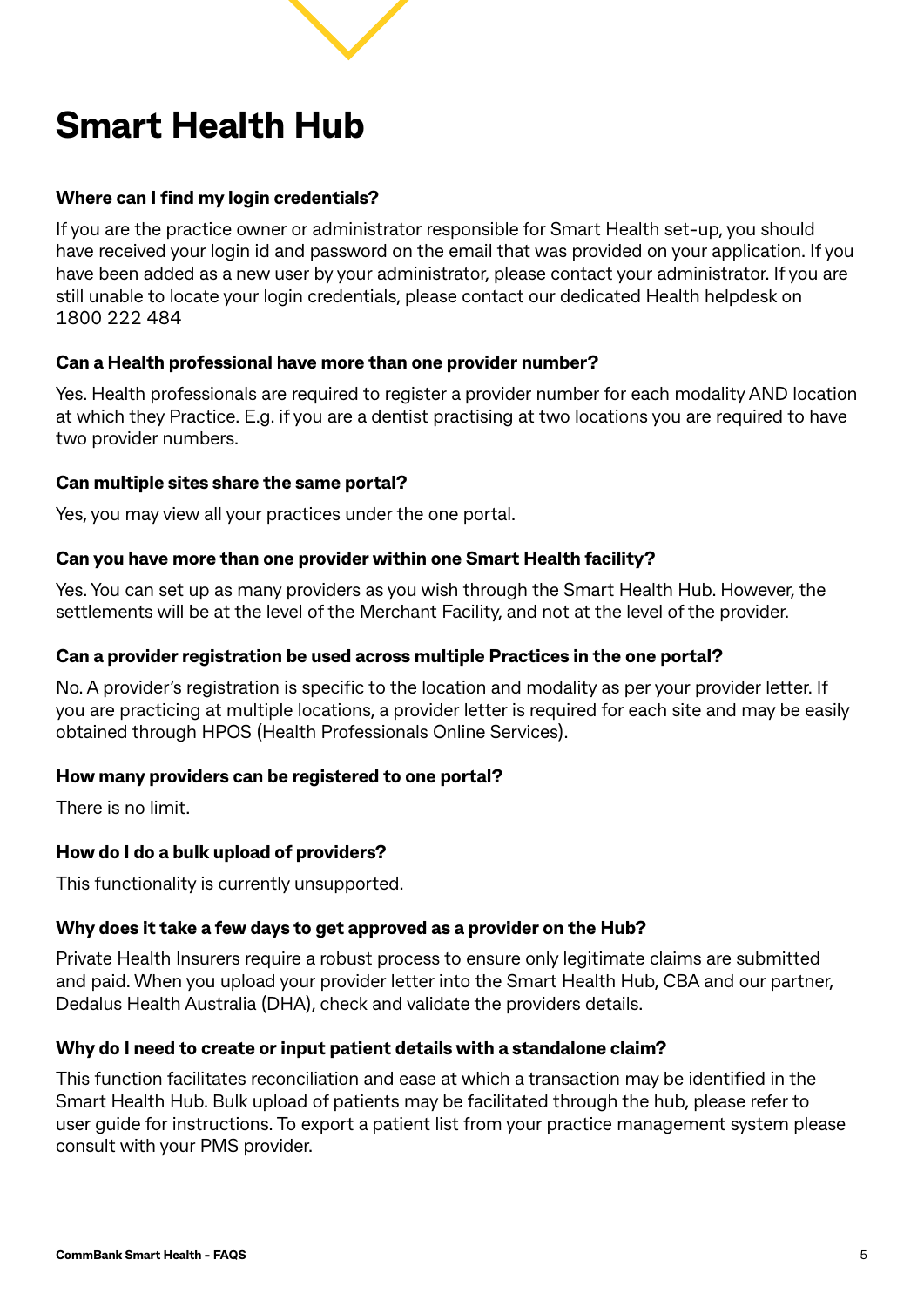

#### **Why do I need a second Merchant ID for one site?**

The second Merchant ID is to receive card-not-present transactions from proprietary apps (Private Health Insurer Apps such as CBHS and other Provider apps).

#### **My Terminal is mobile, do I have to use only at the registered location, or can this be used outside the practice?**

This is available on an exception basis. Providers need to contact each fund for approval.

#### **Practice Management Software Integration**

#### **What do the terms 'standalone' and 'integrated' mean?**

The Terminal with the Smart Health hub and apps by themselves can be used by the practice to process payments. This is referred to as 'standalone'. When the Smart Health solution is linked with your PMS it is referred to as an 'integrated solution

#### **How does PMS integration work?**

Once linked, the Smart Health hub, Terminal/s, and Practise management system all connect via the cloud. More simply put each device connects to the internet and securely transmit data between each platform/device.

#### **Which PMS can currently be integrated with Smart Health Hub?**

Best Practice, Dental 4 Windows and Optomate Touch can be integrated with the Smart Health Hub. (For versions refer bottom section of the **SMART** Health pilot flyer.)

#### **Payments, Claims and Settlement**

#### **When can settlement funds be received?**

Gap payments, Medicare (Easyclaim & bulk billed), and sundry/stock items will be auto-settled together the same-day at 10 p.m. AEST (Australian Eastern Standard Time). Private Health claims (including Overseas Student Health Cover and Overseas Visitor Health Cover) will auto-settle the next day 12:00 a.m. AEST. Scheme transactions will also auto-settle the next day (separately) at 12:00 a.m. AEST. The reporting in the Smart Health Hub will be aligned to these settlements.

#### **Can a provider process a claim under Overseas Student Health Cover (OSHC) and Overseas Visitor Health Cover (OVHC)?**

Yes, on the spot claiming is supported for both OSHC and OVHC.

#### **How are refunds processed? Do they have to be matched?**

Refunds are processed from the PMS or terminal. They are matched and often called "same day cancellations". Refunds need to be initiated via the same tool as the original transaction, and in the case of terminals, on the same original terminal. All components of one transaction will be refunded together (Medicare, PHI & Gap payment).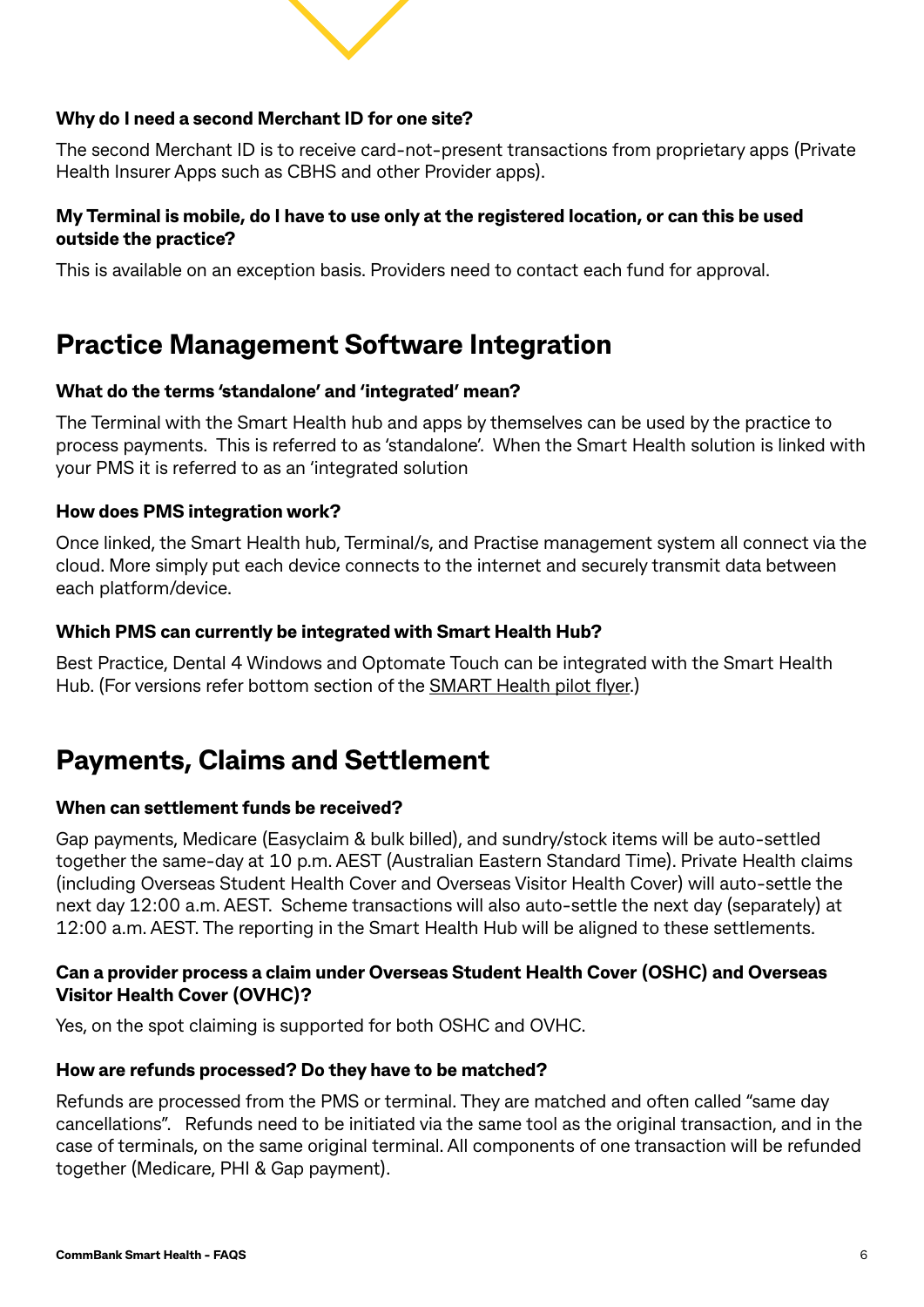

#### **Can a PHI claim be cancelled the same day/next day using the terminal?**

Same day cancellation is available for PHI. Patients/Practices may also reject a claim if an error is identified at time of processing transaction.

#### **Can a Medicare claim be cancelled the same day/next day using the terminal?**

This is not possible due to the one-way nature of Medicare Easyclaim. Once a claim has been approved by Medicare, the practice will need to contact Medicare on 1800 700 199 to cancel.

#### **Can a PHI transaction be amended same day or next day?**

PHI may only be cancelled on the same day. For other amendments please contact the fund for further advice.

#### **Can a Medicare transaction be amended same day or next day?**

The practice must contact Medicare as soon as possible.

#### **Can a PHI item be processed on a subsequent day without the patient present?**

PHI claims may only be completed with patient present.

#### **Can a Medicare claim be processed on a subsequent day without the patient present?**

The practice will need patient approval where patient is not present. The practice should contact Medicare for advice.

#### **Can a customer process a claim for more than one insurance membership within a single claim/ invoice?**

This is not possible. However, if a single membership contains multiple patients each with their unique *Individual Reference Number's* (IRN's) they can be processed in one Claim / Invoice. Example: Partners and their child having one insurance card with 3 IRNs can claim within a single invoice/transaction.

#### **Can Practices automatically add a surcharge to transactions?**

If you are using the Smart Health terminal in Standalone mode, you may add surcharge using the terminal settings. If your Practice Management System (PMS) allows you to enable surcharge within PMS settings, you can set the surcharge within the PMS. Please ensure that surcharge is not added to both the terminal and PMS settings.